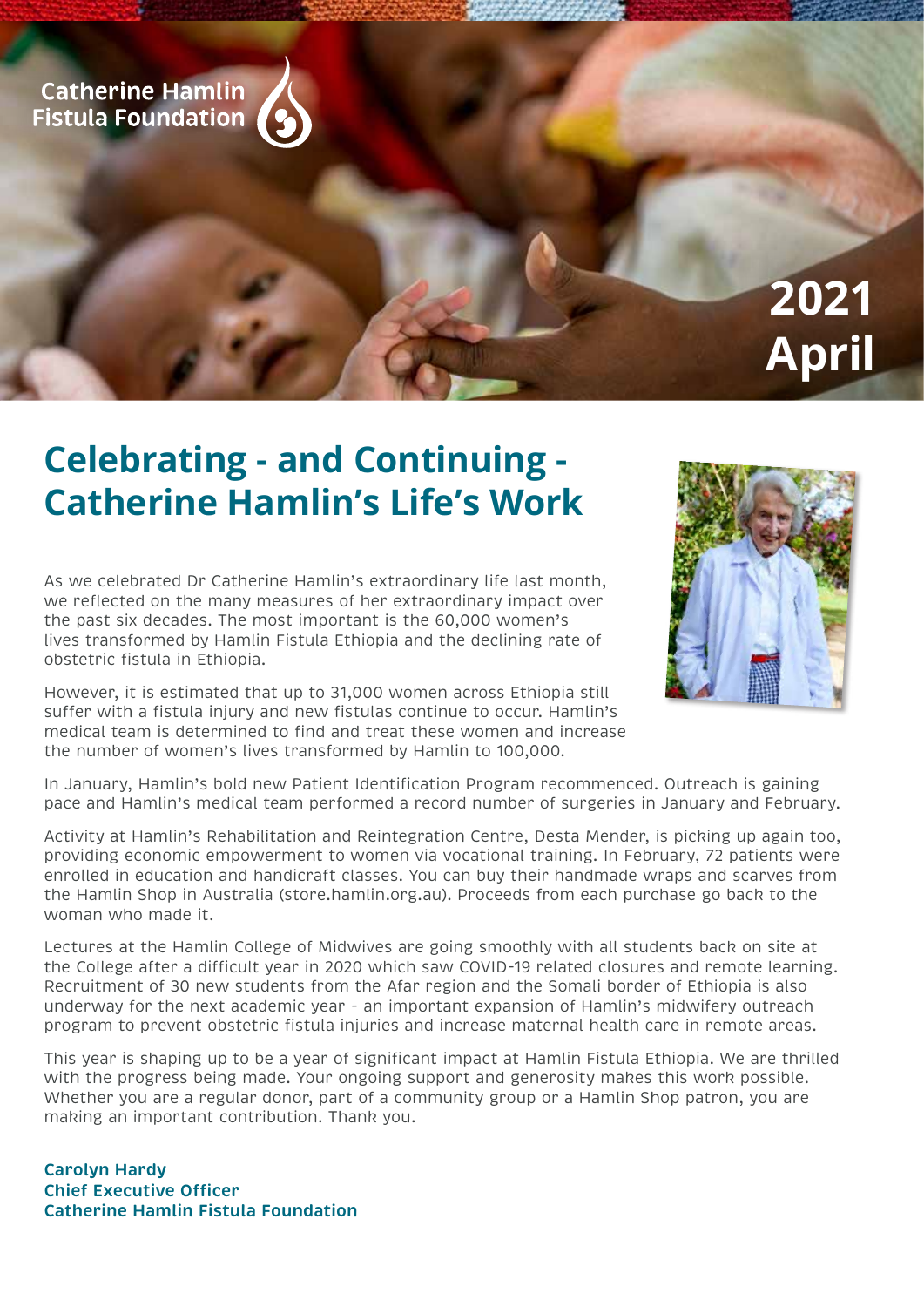### **Celebrating a Life Extraordinary**

Thank you to everyone who joined us for our Catherine Hamlin Celebration Dinner at Doltone House in Sydney on 18th March, 2021.

It was an incredible evening and a wonderful celebration of Dr Catherine Hamlin, showcasing her six decades of care and dedication to the women of Ethiopia.

Catherine was one of the world's greatest humanitarians. No other woman, or man, has done as much to eradicate the preventable, crippling condition of obstetric fistula and give women back their lives.

#### **Now it is up to us to continue Catherine Hamlin's journey. Together we will eradicate fistula once and for all.**

We continue to be inspired by you, our caring community of Hamlin supporters. This work is only possible thanks to you.





## **Thank You for Helping to Continue Catherine Hamlin's Journey to Eradicate Fistula**

Dr Catherine Hamlin's journey was one of passion, determination and selflessness. She dedicated her life to the women of Ethiopia; working tirelessly for decades to improve maternal health care across the country and to give women love, hope and the opportunity to regain their lives.

Thank you to everyone who recently gave to our Catherine Hamlin Anniversary Appeal. Collectively, you gave \$250,000! An incredible achievement which can fund 357 life-changing fistula repair operations or a four-year Midwifery degree for 13 students at the Hamlin College of Midwives - helping to prevent fistula injuries in the first place. It is only because of you, our supporters, that Hamlin is moving closer to realising Catherine's vision of eradicating fistula forever.

Your mesages to Hamlin patients are in the post and on their way to Ethiopia!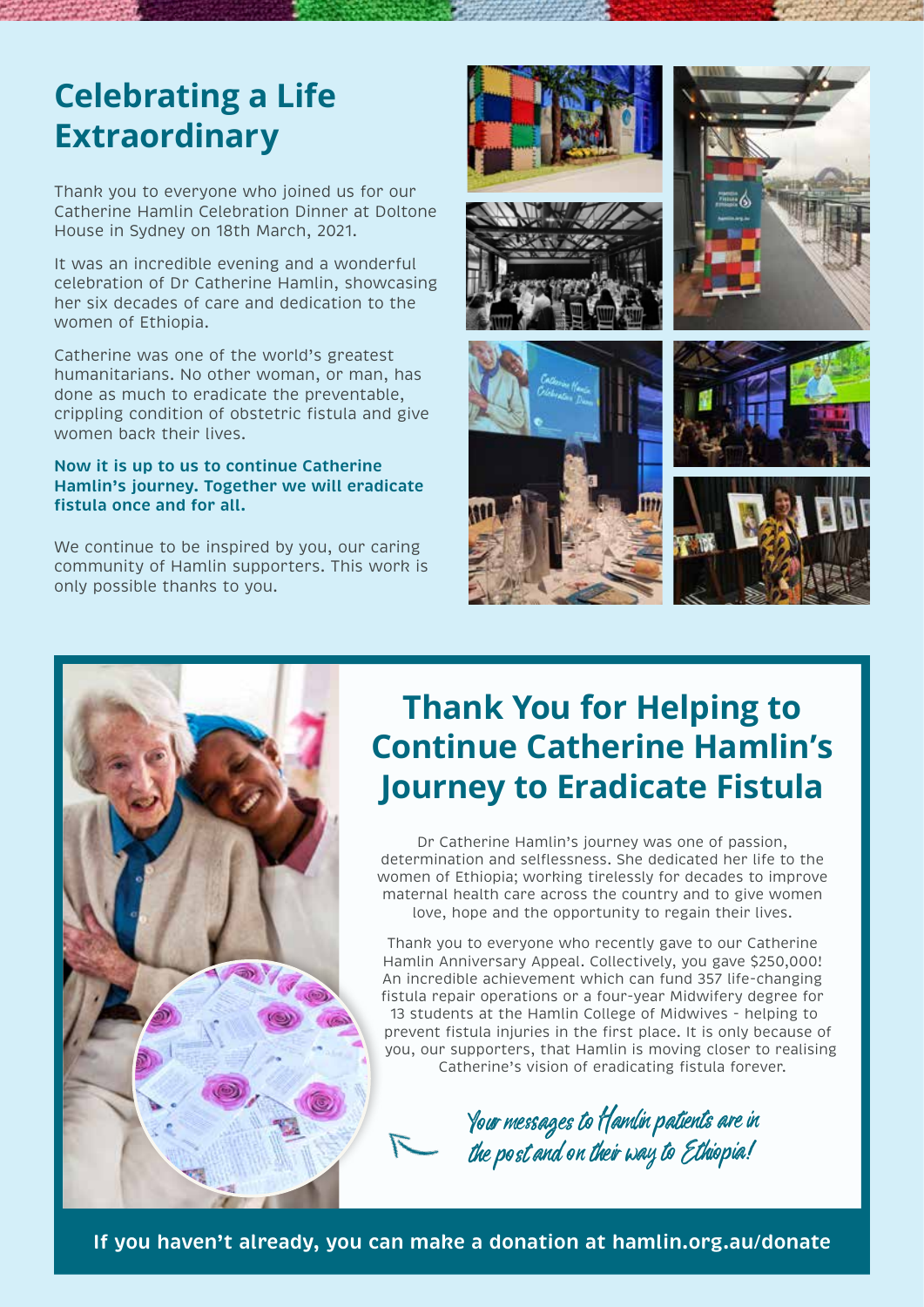



**Surgical Repair** An obstetric fistula injury can often be repaired with a single life-changing surgery.



**Rehabilitation** Hamlin provides nutrition plans and physiotherapy to help women regain their strength.



**Reintegration** Education and vocational training are provided to empower women as they leave Hamlin.

**Counselling** A counselling program is developed for each woman to support her and help her rebuild confidence.

### **The Hamlin Model of Care**

The Hamlin Model of Care for treatment of obstetric fistula injuries considers both the physical impact and psychological trauma of fistula. Today, this model has been widely replicated around the world.

### **Your Support in Action**  Fatuma's new lease on life, thanks to you!

**"The first day I arrived at Hamlin, and met so many women like me, I began hoping for a cure. Day by day, I started noticing the extraordinary care and love that the staf provided us. I was amazed."** *– Fatuma*

Fatuma grew up surrounded by farms and mountains. In her small rural town of Gursum in Eastern Ethiopia, agriculture is the only source of income for families like hers. Tragically, Fatuma's geographic isolation was also the cause of her obstetric fistula injury.

At age 17, Fatuma married and was excited to start a new chapter in her life. A year later she became pregnant, and her family was filled with happiness and anticipation for the future. Fatuma went into labour at home, assisted by a traditional birth attendant and her mother. Both women were unable to recognise that Fatuma was experiencing an obstructed labour.

After two long days of painful labour, Fatuma was taken on a handmade stretcher to the nearest government hospital. The doctors saved Fatuma's life, but she tragically lost her baby and suffered an obstetric fistula injury.

In October 2020, after months of living with this debilitating injury, Fatuma arrived at Hamlin's Harar Fistula Hospital. After three weeks of pre-operative care, Fatuma successfully underwent a fistula repair surgery. She is now totally dry and has been discharged back home.

**"In the time that I stayed here, Hamlin fed me good meals, taught me basic skills, gave me physical exercise to strengthen my body and most of all, cured me from a debilitating injury. Surprisingly, all these services were free of charge. This is a generosity that I could not even get from my beloved ones. Thank you," says Fatuma.** 

All services at Hamlin are based on Dr Catherine Hamlin's pioneering Hamlin Model of Care, which is grounded in a fundamental respect for women and a commitment to provide complete and compassionate care. This care is provided free of charge to patients thanks to your ongoing support.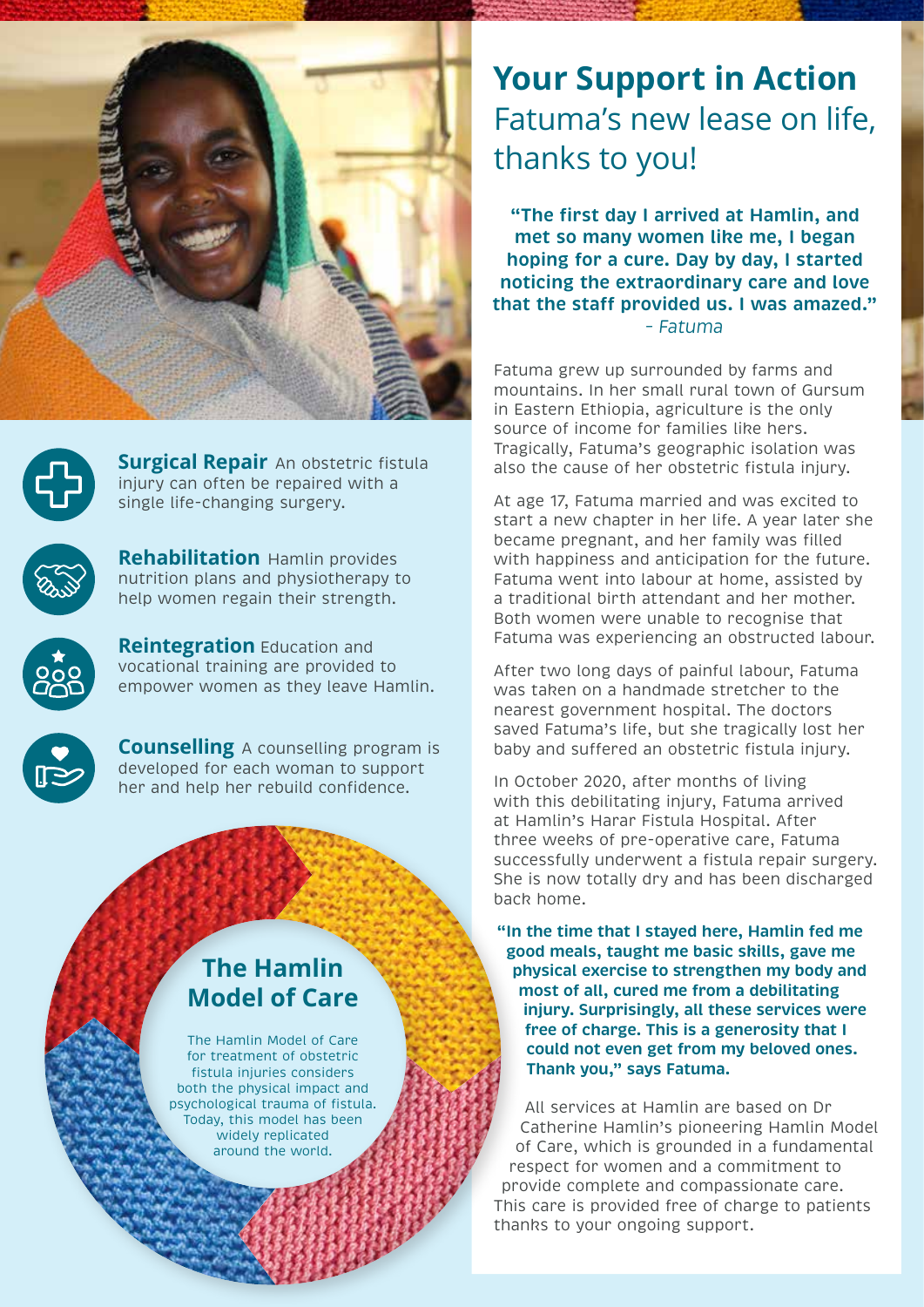

## **Hamlin's Clinical Team**  Carrying Catherine's torch

Under Dr Catherine Hamlin's pioneering guidance, over 60,000 Ethiopian women with fistula injuries have had their lives transformed under the Hamlin Model of Care. We are very proud of our achievements to date, but our task is nowhere near complete.

It is estimated up to 31,000 Ethiopian women still live with an untreated fistula injury and new cases continue to occur. The clinical team at Hamlin have achieved incredible things over the past, challenging, year. **They continue to carry Catherine's torch and vision and are working to increase the number of women's lives transformed from 60,000 to 100,000.**

Hamlin Fistula Ethiopia is a health care network of over 550 Ethiopian staff servicing six fistula hospitals, Desta Mender (Hamlin's Rehabilitation and Reintegration Centre), the Hamlin College of Midwives and 80 Hamlin-supported midwifery clinics. Hamlin is the reference organisation and leader in the fight to eradicate obstetric fistula around the world, blazing a trail for holistic treatment and care that empowers women to reassert their humanity, secure their health and wellbeing, and regain their roles in their families and communities.

**You can read more staf profiles at hamlin.org.au**



**"My hope for the future is generations of empowered women, who can make Ethiopia fistula-free."** *– Dr Zahara Sualih*

Dr Zahara Sualih is a fistula surgeon at Hamlin's Mettu Fistula Hospital. She joined Hamlin Fistula Ethiopia in 2015 as a specialist in obstetrics and gynaecology. Dr Zahara's motivation to work for Hamlin was clear: "It is the best centre in Ethiopia to take care of women in need," she says.

#### **Since joining Hamlin, Dr Zahara has performed approximately 700 fistula repair surgeries. "I am living a meaningful life!" exclaims Dr Zahara.**

Thanks to Hamlin's status as a centre of excellence in maternal health care, Dr Zahara has been involved in both the Hamlin Urogynaecology Fellowship and the International Federation of Gynecology and Obstetrics (FIGO) training program, making her an even better surgeon.

"It makes me a better physician to holistically manage women's birth injuries. My priority is to serve women with up to date, high quality care."

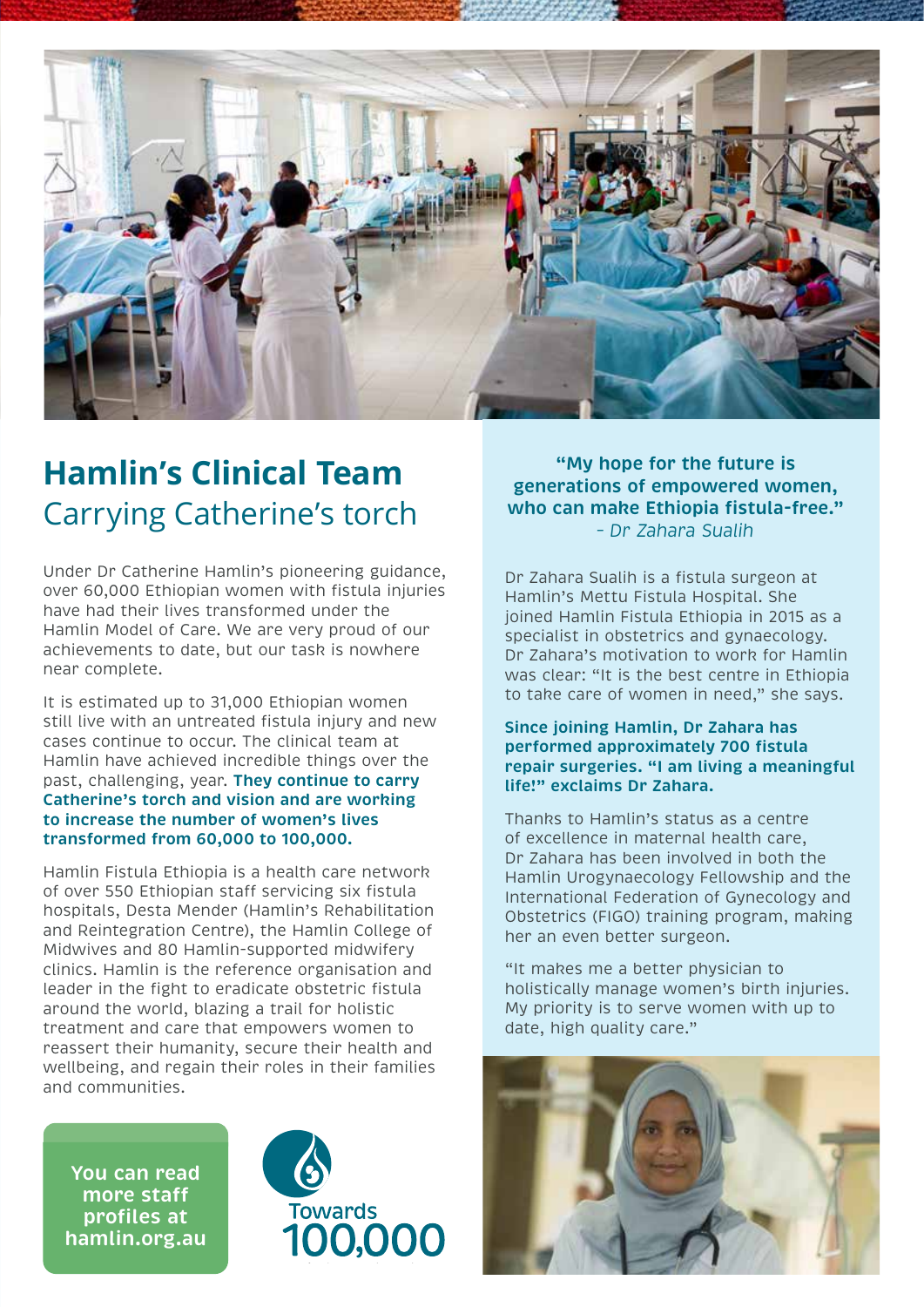### **Record Number of Fistula Operations**

#### **Hamlin Fistula Ethiopia has performed a remarkably high number of life-changing surgeries in January and February this year, with 326 women looking forward to their new life.**

Of the 326 surgeries conducted so far this year, 28% were complex fistula surgeries. Women who have suffered with a fistula injury for years, even decades, are likely to have developed additional complications, including scar tissue build-up, long-term infection or renal damage.

Patients with more complex injuries often require extensive physiotherapy and rehabilitation to regain physical and mental strength. Some patients continue their treatment at Desta Mender, Hamlin's Rehabilitation and Reintegration Centre, where they also receive education and vocational training.

Whether a woman's injury requires a simple or complex fistula repair surgery, every fistula patient is greeted with love and care, given nutritious food, a handmade blanket and clean clothing. A customised program is developed for her that includes surgery, physiotherapy and counselling.

When the time comes for a patient to leave Hamlin, dry and renewed, she looks forward to building an empowered and independent life. If she chooses to have a baby in the future, Hamlin supports her by encouraging her to return to any Hamlin fistula hospital for a safe delivery.

Catherine's vision was for every woman in Ethiopia to be assured of a safe delivery and a live baby. This vision is possible thanks to the generosity of our wonderful Hamlin supporters. Thank you.



**"This place will go on for many, many years until we have eradicated fistula altogether – until every woman in Ethiopia is assured of a safe delivery and a live baby."** *– Dr Catherine Hamlin*



### **Medanit Returned to Hamlin Fistula Ethiopia, this Time to Safely Give Birth to her Baby Girl!**

Medanit's life has been transformed thanks to the generosity of Hamlin supporters. In 2016, Medanit suffered with an obstetric fistula injury. After receiving surgery and care at Hamlin's Yirgalem Fistula Hospital, Medanit returned home cured and dry.

**At Hamlin Fistula Ethiopia, we believe every woman should be able to give birth safely**. That's why past fistula patients are encouraged to return to any Hamlin hospital for a safe caesarean delivery if they become pregnant again. This is provided for free thanks to donors.

In December 2020, Medanit returned to Hamlin's Yirgalem Fistula Hospital. This time, she was eight months pregnant. We are delighted to report that she gave birth to a healthy baby girl!

"I can't thank you enough for what you are doing for women like myself. I forward my gratitude to all the individuals involved and pray for the continuation of this life-changing work." *- Medanit*